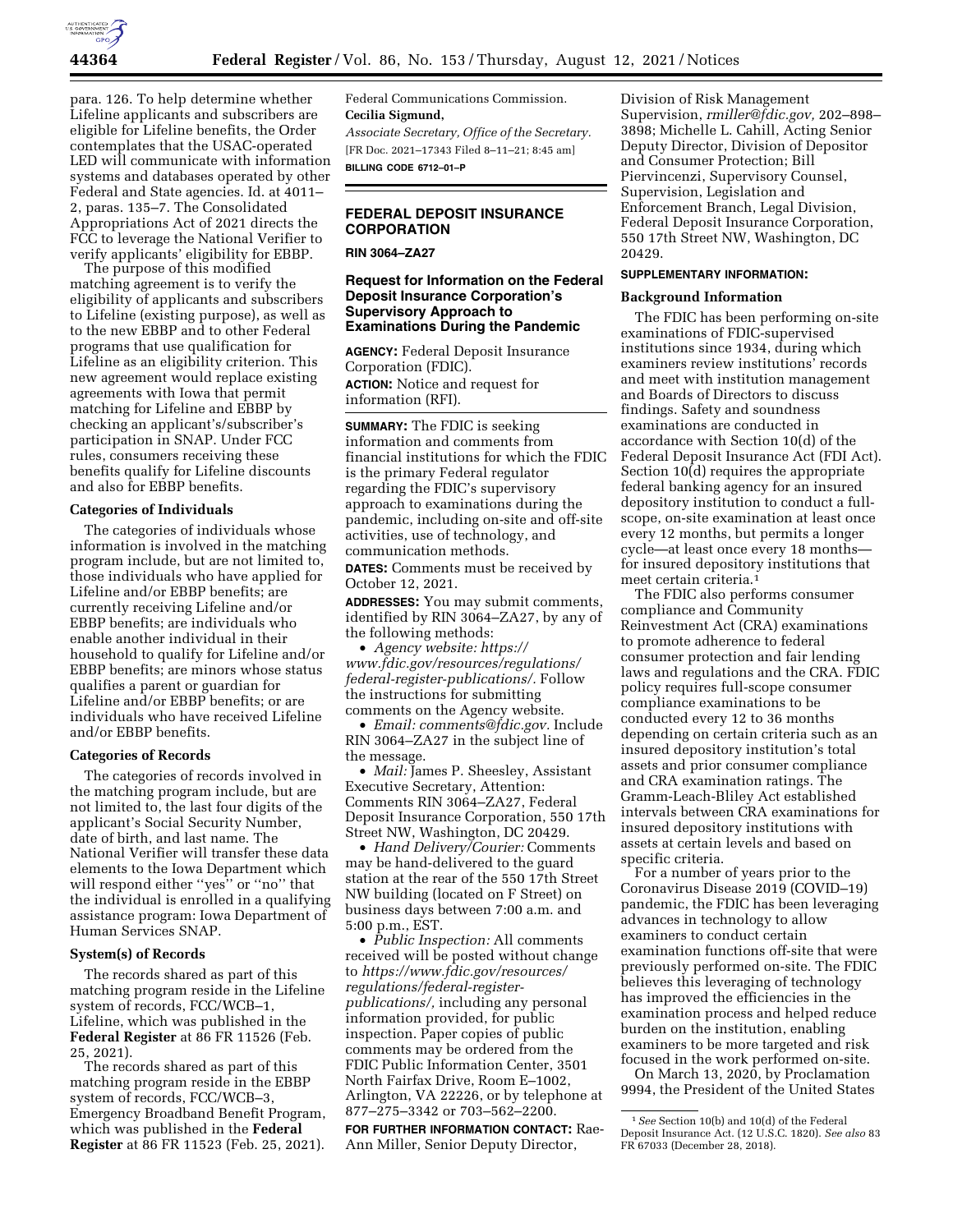declared a National Emergency concerning the COVID–19 pandemic. The next day, the FDIC Chairman issued a mandatory telework order for all employees, consistent with the FDIC's Continuity of Operations Plan and its continued balancing of risks and mitigations under the FDIC Pandemic Influenza Plan. This telework order provided, among other things, that unless otherwise directed, all examination activity of FDIC-supervised institutions to be conducted off-site.

By leveraging prior efforts and existing technology systems, examiners have continued the FDIC examination program despite pandemic conditions.

In light of the experience of the last year, and as we look ahead, the FDIC wants to leverage what worked well in the off-site examination context to see what lessons we can learn about streamlining and improving the efficiency and efficacy of our examinations as we plan for future examinations.

#### *Off-Site/On-Site Procedures*

Prior to the pandemic, the FDIC established the following instructions for examiners regarding expectations for off-site and on-site examination activities. The FDIC is the in the process of reviewing those instructions and identifying opportunities to enhance them by incorporating lessons learned from the pandemic.

### *Safety and Soundness*

Each safety and soundness examination has an on-site component, consistent with the requirements of Section 10(d) of the Federal Deposit Insurance Act. Per the FDIC's Risk Management Supervision (RMS) Manual of Examination Policies, Section 21.1 Examination Planning,<sup>2</sup> during the examination planning stage, the FDIC Examiner-in-Charge (EIC) is expected to identify examination activities that are appropriate for off-site review and those that are better suited for on-site review after considering the institution's business model, risk profile, and complexity.

The determination of the extent of offsite or on-site for each examination activity depends, in part, on the type and extent of electronic information available and whether the activity requires interaction with institution personnel.

Examiners are encouraged to conduct a number of activities off-site, such as:

• Reviewing historical financial and supervisory data and performing initial analysis of capital, earnings, liquidity, and sensitivity to market risk; and

• Reviewing the institution's written policies and procedures.

Regarding credit review, examiners may conduct the following types of actions off-site:

• Reviewing loan policies; and

• Reviewing performance report ratio data and management reports.

Examiners are currently expected to conduct certain activities on-site:

• Conducting in-depth discussions with management, including exit meetings; and

• Observing and assessing institution operations and internal controls.

#### *Consumer Compliance and CRA*

FDIC compliance and CRA examinations primarily involve three stages: pre-examination planning; review and analysis, both off-site and on-site; and communicating findings to institution management. Preexamination planning is generally completed off-site in advance of the examination start date.

The extent to which consumer compliance and CRA examinations are conducted off-site varies. Examiners generally consider conducting certain examination activities off-site to promote efficient and effective examinations, and to minimize disruptions to an institution's normal business activities; other examination activities are more efficiently and effectively conducted on-site. For example, consumer compliance staff have found that, generally, it is more efficient to perform robust transaction testing on-site. In addition, consistent and open communication benefits from in-person meetings with institution management.

#### *FDIC Use of Technology*

The FDIC regularly evaluates and implements technology and process changes to improve regulatory effectiveness and efficiency. Some examples of technology improvements include:

• *File exchange:* The FDIC has many systems that permit financial institutions to provide electronic documents to the FDIC on a secure basis.

• *Interactive software:* The FDIC has been able to leverage technology to collaborate during examinations with other regulators as well as bankers.

*Request for Comments From Interested Parties* 

The FDIC is issuing this RFI seeking feedback and comments from FDICsupervised financial institutions

regarding the FDIC's supervisory approach to examinations during the pandemic, including the impact of offsite activities on institution operations, the effectiveness of technology used to carry out off-site activities, and the effectiveness of communication methods used to support off-site activities. Specifically, the FDIC is seeking comment on what worked well in the off-site examination context to inform plans for future examinations, consistent with applicable law and the purpose of examinations.

The FDIC encourages comments from financial institutions for which the FDIC is the primary regulator. The FDIC also welcomes comments from other interested members of the public, including, but not limited to, other financial institutions or companies, individual depositors and consumers, consumer groups, trade associations, and others.

# **Suggested Topics for Commenters**

#### *On-Site and Off-Site Activities*

1. In your experience, what FDIC examination activities have been best adapted to completion on an off-site basis? Please explain, including why these activities are performed best or are most effective using an off-site approach.

2. In your experience, what FDIC examination activities have not been as well suited to completion on an off-site basis? Please explain, including why these activities are best suited for completion on or are most effective using an on-site approach.

3. What criteria are useful in determining FDIC examination activities best suited for completion on either an off-site or on-site basis? Please explain.

#### *Use of Technology*

4. In your experience, what FDIC technologies used in conjunction with off-site examination activities have worked well? Please explain.

5. In your experience, what FDIC technologies used in conjunction with off-site examination activities could be improved? Please explain.

6. What new or emerging technologies would support additional off-site examination activities? Please explain, including any potential impediments to adoption or deployment.

### *Communication Methods*

7. What communication methods used during FDIC off-site examinations worked well? Please explain.

8. What communication methods used during FDIC off-site examinations could be improved? Please explain.

<sup>2</sup>*[https://www.fdic.gov/regulations/safety/](https://www.fdic.gov/regulations/safety/manual/section21-1.pdf)  [manual/section21-1.pdf.](https://www.fdic.gov/regulations/safety/manual/section21-1.pdf)*